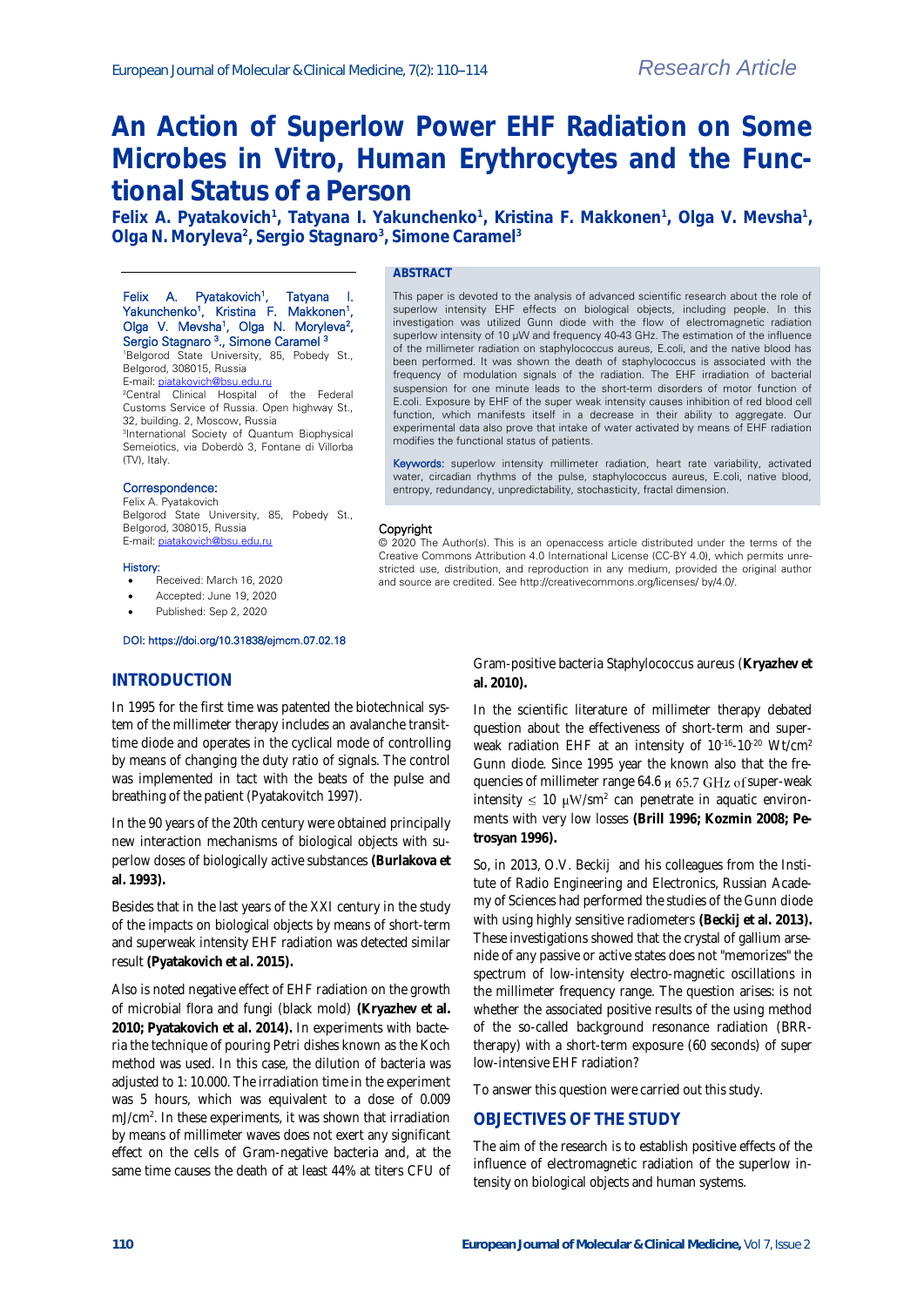Felix A. Pyatakovich et al., An Action of Superlow Power EHF Radiation on Some Microbes In Vitro, Human Erythrocytes and the Functional Status of a Person

## **TASKS OF THE RESEARCH**

- 1. Study the influence EHF-radiation on the culture of staphylococcus sown on nutrient medium in Petri dishes.
- 2. Investigate the effect of EHF irradiation in a super-low intensive mode on staphylococcus and Escherichia coli, which are in a liquid medium under the cover glass.
- 3. Examine the influence of EHF impact of super low intensity on native blood.
- 4. Explore of the parameters of circadian rhythms pulse of the patient with hypertensive disease II with metabolic syndrome against the background of an acceptance of drinking-water activated by EHF impact and of medicines not acting on the heart rhythm.

## **MATERIAL AND METHODS**

For studies was used the device for the processing of liquids and solutions of the every day «Cem Activator», certificate № ROSS RU.AE88.B00235. The device is supplied by special the cap-activator for a plastic bottle, inside of which is situated one generator of EHF-radiation - Activator 1.

The device provides the impulse generation and emission of electromagnetic waves on a fixed frequency in the range of 40-43 GHz. There is the density of the current pulsed power 10  $\mu$ W, modulated signal of 9 Hz.

The design included a realization of scientific researches in Russia and Italy, and consisted of five series of experiments.

In the process of performing experiments, microbiological and microscopic methods were used. For seeding microbes, the optical density of the bacterial suspension with a concentration of 1.5 x 108 CFU/ml (colony forming units) was taken into account, which visually corresponded to a turbidity standard of 0.5 McFarland. Directly from this concentration, microbial cultures were sown at 0.01 ml per Petri dish from a dilution of 1:100, which corresponds to a concentration of 10<sup>-2</sup>. On presented micro photos microbial cultures were seeded of 0.05 ml at dilution of 1:10000. In the process of experiment with a pure culture of Staphylococcus and E. coli were taken two Petri dishes with culture medium, on which was seeded microbial flora. After the appearance of colonies on one of the Petri dishes over them stretched food film, across which the impact by EHF was realized.

An influence of drinking water activated by means of device radiating EHF waves on the degree of activity of the autonomic nervous system was revealed. Activated water was prepared in advance. The water was accepted by the patient and further carried out the registration and enter in a computer 500 inter-pulse intervals by means of a sensor pulse with interface via USB-port of the computer. Registration of inter-pulse intervals implemented in every 4 hours, starting at 7 am and lasted until 23 pm. Therefore, the daily analyzed 2500 inter-pulse intervals (5 record by 500 complexes), to identify the circadian rhythms of heart rate, reflecting the activity of the autonomic neural system. Cohort studies specifically were not conducted in connection with the fact

that each person has their own individual variations of the rhythm, not comparable with deviations, which can be identified for the group as a whole. To assess the degree of activity of the autonomic nervous system, the method of heart rate variability was used. At the same time, information indicators of the heart rhythm were studied: total entropy  $(H=-\Sigma \text{Pi} \log_2 P \text{I})$ ; maximum entropy  $(h=H/H_0)$ ; unpredictability coefficient (h=H/H<sub>0</sub>); redundancy ratio (R=1-h); coefficient of stochasticity (S=H/H<sub>0</sub>-H).

## **RESULTS AND DISCUSSION**

The micro photos presented in the text are performed by us.

In figure 1 present 4 photographs of microbiological preparations of pure culture Staphylococcus aureus at low magnification microscope. As can be seen from chains of staphylococcus disappeared and the number of microbial bodies reliably decreased.



**Figure 1: Impact of EHF on pure culture Staphylococcus aureus**

After 1 hour and 23 minutes after exposure, single lysed microbial bodies were observed in the field of view.

In figure 2 are presented four blood smears in the period before exposure and after exposure of millimeter waves in the superlow intensity mode. From figure 2 it



**Figure 2: Impact of EHF on native blood**

follows that in the first micrograph in the period before the exposure, the red blood cells were distorted, agglutinated together. At the second microphoto 10 minutes after the EHF impact, only the red cell deformation decreased. On the third microphoto, the number of agglutinated erythrocytes significantly decreased. Only in the fourth micrograph did normal red blood cells appear. It necessary to note that signal of modulation plays an important role. As it is well known, the synthesis of the protein is realized at such frequency in ribosome (the process of protein chain lengthening  $-$  elongation). This provides the optimization of the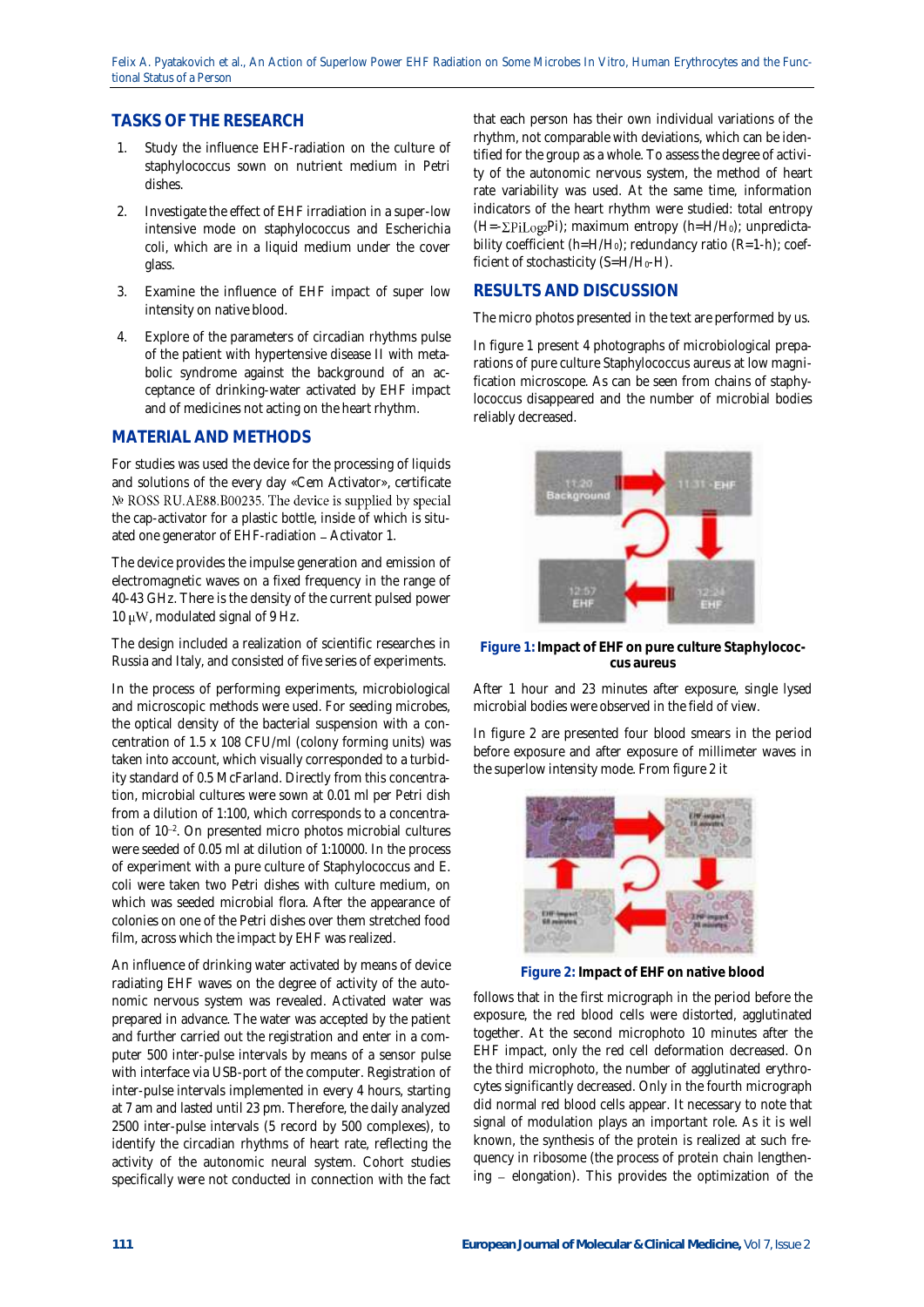patient's protein syntheses. That is why occurs the trophic discrimination of frequencies of microbes the period of the elongation protein of which is equal to 0.033 seconds (30 Hz).

By considering the results of experiments with the microbial flora we came to the following conclusions, and namely: the EHF irradiation of bacterial suspension for one minute leads to the short-term disorders of motor function of E.coli and the loss of the swaying movement oscillations (Brownian) of staphylococci. In the control experiments these movements of the microbes are preserved. However, this phenomenon has no effect on the subsequent growth of microbial colonies.

Metabolic processes the persons are characterized by a cyclical nature, but not the harmonic nature, as this exists in technical system. This is connected with that periods of the different cycle's person are constantly changed.

Moreover is known that in biological rhythms of the person besides cyclical component exists and chaotic component, which connect with presence of the transitional processes in the biological systems.

The plots of the distribution of the heart rhythm in a patient after drinking water on the background of drugs that do not affect the heart rate were studied.

The daily cyclicality of the heart rhythm of the patient is not changed, because temporal sequence is preserved:

From the reviewed above data it follows, that acceptance drinking water on the background of intake medicines not affect on the heart rhythm does not lead to any characteristic changes in the dynamics of circadian rhythms.

In this case it indicates that changes in the degree of activity of the autonomic nervous system depend only from the natural cyclical fluctuations of the daily periodicity of the functions that control the heart rhythm.

Another picture is observed after acceptance water activated by means of EHF impact. During 16 hours of research, the plots of HRV are located in a narrow regulation zone with a moderate predominant sympathetic nervous system activity. At seven in the morning distribution plot was in the domain of moderate predominance of the sympathetic nervous system. The graph itself was high and narrow, due to the reduced standard deviation. Herewith, after half an hour from the intake of activated water, reliable pulse acceleration was noted.

Only at seven in the evening distribution plot was in the domain of the harmonic interaction of the sympathetic and parasympathetic nervous system.

In addition, it should be noted that the standard deviation coefficient at this hour was increased in comparison with the morning hours.

On the table 1 are presented parameters entropy HRV of the patient during the experiment with the reception of activated water by means of EHF impact.

| Table 1: Influence of activated water on circadian |  |
|----------------------------------------------------|--|
| rhythms: mean pulse (M±m) and entropy values       |  |
|                                                    |  |

|            |            | Day time   |        |              |
|------------|------------|------------|--------|--------------|
| 7.00       | 11.00      | 15.00      | 19.00  | 23.00        |
| 0.83       | 0.71       | 0.74       | 0.82   | 0.71         |
| 0.0011     | 0.0014     | 0.0012     | 0.0018 | 0.0014       |
| 1.07       | 1.64       | 1.16       | 1.82   | 1.34         |
| 0.22       | 0.33       | 0.24       | 0.37   | 0.27         |
| 0.78       | 0.67       | 0.76       | 0.63   | 0.73         |
| 0.28       | 0.50       | 0.31       | 0.59   | 0.37         |
| 265        | 373        | 203        |        | 325          |
| <b>MP</b>  | <b>MP</b>  | <b>MP</b>  |        | <b>MP</b>    |
| <b>SNS</b> | <b>SNS</b> | <b>SNS</b> |        | <b>SNS</b>   |
|            |            |            |        | 123<br>Norme |

Note: MP SNS-Moderate Predominance Sympathetic Neural System

Norme - Harmonic Interaction of Cholinergic and Adrenergic Mechanisms of Regulation

The degree of activity of the autonomic nervous system during the 8 subsequent hours of this study, according to the index of tension of regulatory mechanisms, was in the zone of moderate predominance of the sympathetic nervous system. 10 hours after accepting activated water, namely, at 19 am the dynamics of the parameters of the heart rhythm testifies about harmonic Interaction of Cholinergic and Adrenergic Mechanisms of Regulation.

This process is carried out with the help of an informational model directed to structural optimization of the heart rate variability pattern (HRV). At the same time, harmonic relations of reproducibility (R=H<sub>0</sub>-H/H<sub>0</sub>) and unpredictability (h=H/H0) are established when the condition such as the presence of the numerical equality of the values of the reproducibility index and stochasticity (S=H/H0-H) is fulfilled. The results indicate that the structuring of the heart rhythm in the process of adaptation is carried out in strict accordance with the rule of the "golden proportion", when  $\lim R/h \rightarrow 1.618$ .

In our case, the ratio R:h=1.7 differs from the gold parameters (1.62) by only 4.9%.

Among the several parameters we highlight the valuable diagnostic importance of fractal dimension (fD) in coronary microvessel motility nonlinear dynamics: a reduced fD is symptom of pathology or tendency to disease, while a restored physiological value of fD is interpreted as successful preventive treatment, expression of a higher h- coefficient of unpredictability.

Our experimental data also shows that short-term impact of EHF radiation modifies the parameters of the fractal dimension of the studied biological systems, improves hemodynamic parameters of microcirculation of the coronary vessels and exerts a positive effect on the risk of coronary heart disease.

It is believed that the histone protein complex has a structure similar to that of a "diskette-resonator". So, inside of the genetic construction, the fractally-organized electromagnetic field appears. Thus, DNA matrix transmits information modulated from outside the body towards the internal compartments of the human organism. It is necessary to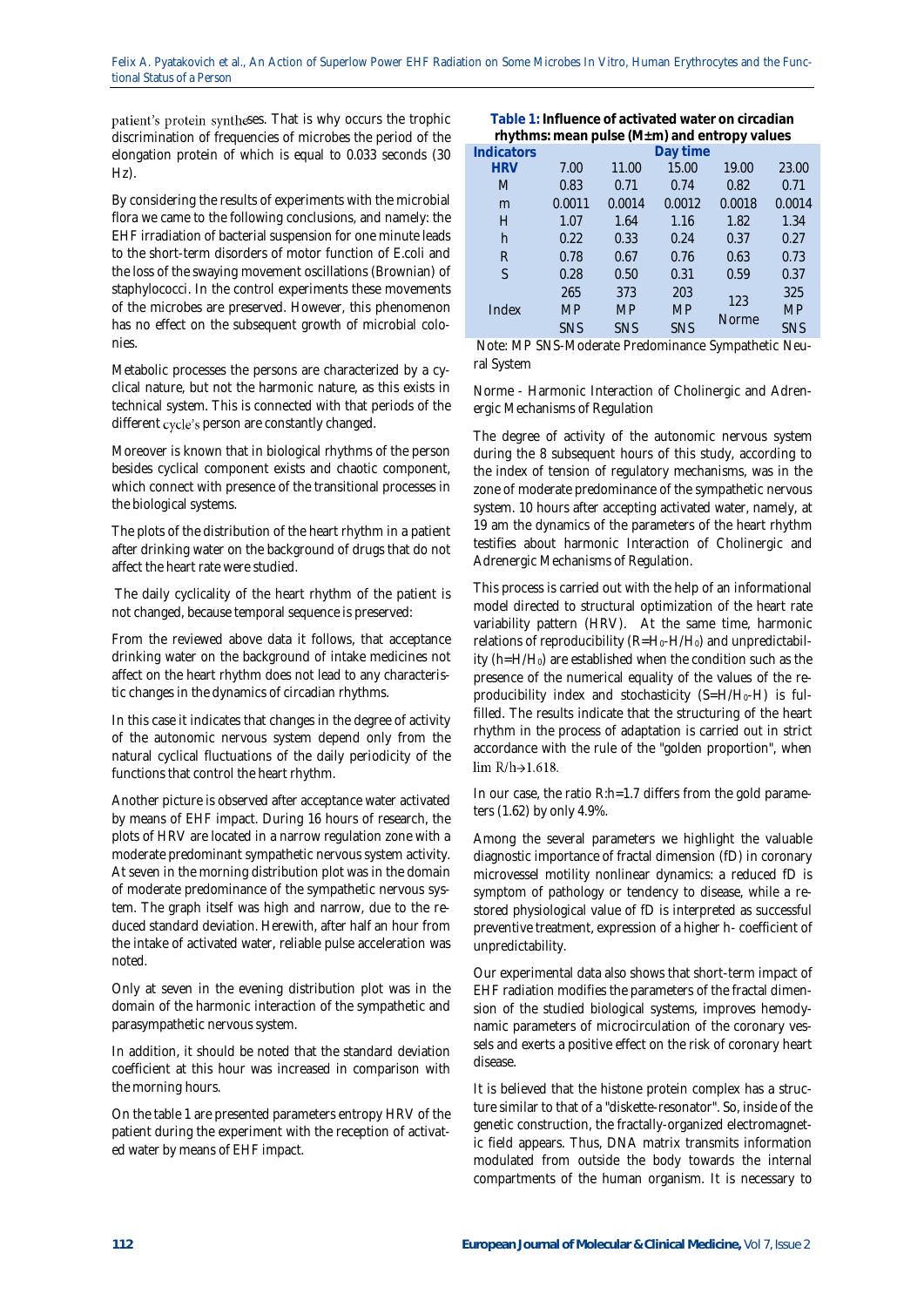consider that electromagnetic radiation of low intensity of sharp response of the human organism exists around the frequencies of 40 GHz that correspond with resonance frequency of the tertiary structure DNA-helix **(Belyaev et al. 1992; Weinsburg 1984; Ershova et al. 2018; Akar 2018).**

Thus, our results and the results of earlier clinical observations of different authors on the basis of the so-called background resonance radiation (BRR-therapy), can testify to their connection with the short-term impact super lowintensity millimeter waves on the person but not with the placebo effect. Analysis of the results indicates the need to conduct in-depth studies on the effect of super-low doses of EHF influence with the revision of the paradigm of interaction with biological objects of short-term and super lowintensity millimeter waves.

The following conclusions have been done on the basis of evidence and reasoning obtained in experimental studies.

# **CONCLUSIONS**

- 1. Statistically significant changes in the staphylococcus aureus colonies were observed after their irradiation by means of a superweak electromagnetic EHF field. This leads to a reduction in the number of microbial bodies due to their lysis.
- 2. In our opinion, the undoing of staphylococcus microbial bodies is associated with the frequency of modulation of electromagnetic radiation of an extremely high frequency of 10 Hz, which inhibits the synthesis of protein microbes with a frequency of 30 Hz.
- 3. Results were obtained, indicating that the EHF irradiation of bacterial suspension for one minute leads to the short-term disorders of motor function of E.coli and the loss of the swaying movement oscillations (Brownian) of staphylococci. In the control experiments these movements of the microbes are preserved. However, this phenomenon does not influence the subsequent growth of colonies of microbes.
- 4. The sludge and agglutinate erythrocytes were detected in patients with ischemic heart disease in the process of microscopy, in the study of the blood.
- 5. Impact by background resonance radiation in the super weak intensity EHF band apparently is results in inhibition of red blood cells function, which is manifested in a decrease in their ability to aggregate, as well as formation "coin columns".
- 6. Acceptance of activated water leads to the optimization of the HRV pattern structure, including the equality of the values of the indicators of unpredictability (h-0.382), reproducibility (R-0.618) and stochasticity (S-0.618).
- 7. Similar results indicate that the structuring of the heart rhythm in the process of adaptation in this situation is carried out in strict accordance with the rule of the "golden proportion", when the relationship limit tends to the golden ratio, that is:  $\lim R/h \rightarrow 1.618$ .
- 8. An experimental data also shows that short-term impact of EHF radiation modifies the parameters of the fractal dimension of the studied biological systems, improves hemodynamic parameters of microcirculation of the coronary vessels and exerts a positive effect on the risk of coronary heart disease.
- 9. Index of fractal dimension allowed classifying the level of health of persons examined into 5 classes: 1) explicit disease; 2) the presence of trend to disease; 3) the initial manifestation of disease; 4) the tendency to normalize; 5) healthy persons.
- 10. It is particularly important to note that the revealed facts of influence super low-intensity millimeter radiation on human genetic apparatus may be used as a non-pharmacological primary prophylaxis of CAD.

## **CONFLICT OF INTEREST**

None

## **REFERENCES**

- Pyatakovitch, F.A. 1997. Thérapie contrôle par millimètre. 25 Salon international des inventions des techniques et Produits Nouveaux de Genève. Catalogue officiel. 11-20 avril, 61.
- 2. Burlakova, E.B., Goloschapov, A.N., Zhizhina, G.P. 1993. Some specific aspects of low-doses irradiation on membranes, cells and organism. Abstracts of 25th Annual Meeting of the European Society for Radiation Biology. Stockholm, Sweden. <http://promo.ntv.ru/gordon/archive/15872/>
- 3. Pyatakovich, F.A., Yakunchenko, T.I., Makkonen, K.F., Bulgakova, O.Yu., Stagnaro, S., Caramel, S. 2015. Study of the influence of short-term and super low intensity millimeter radiation on biological objects. Proceedings of the International Congress "The weak and super-weak fields and radiation in biology and medi-<br>cine" St. Petersburg, 7 :191-192 cine" St. Petersburg, [www.biophys.ru/archive/congress.](http://www.biophys.ru/archive/congress) pdf#page=191
- 4. Kryazhev, D.V., Plokhov, R.A., Tkachenko, U.A., Kozhemyakin, A.M., Smirnov, V.F. 2010. Low intensity physical influences use for increasing acepticity of biotechnological processes and microbiological cleanness in living accomodations. J.Biotechnology in Medicine, Foodstuffs, Biokatalysis, Environment and Biogeotechnology, Editors: S.D. Varfolomeev et al., Nova Science Publishers, Inc., New York, 115 - 123.
- 5. Pyatakovich, F.A., Caramel, S., Stagnaro, S., Yakunchenko, T.I. Makkonen, K.F., Moryleva, O.N. 2014. Background millimeter radiation influence in cardiology on patients with metabolic and pre-metabolic syndrome. Journal of Infrared and Millimeter Waves, 33(1):1-18.
- 6. Brill, G.E., Petrosyan, V.I., Yelkin, V.A., Zhytenyova, E.A., Martinov, L.A., Sinitsyn, N.I. 1996. Method of investigation of bioliquids resonanse structure alterations induced by low-power laser radiation. Thes. International Symposium «Bios-96». Conference. San. Jose. California USA: SPIE - The International Society for Optical Engineering, 2678: 519-529.